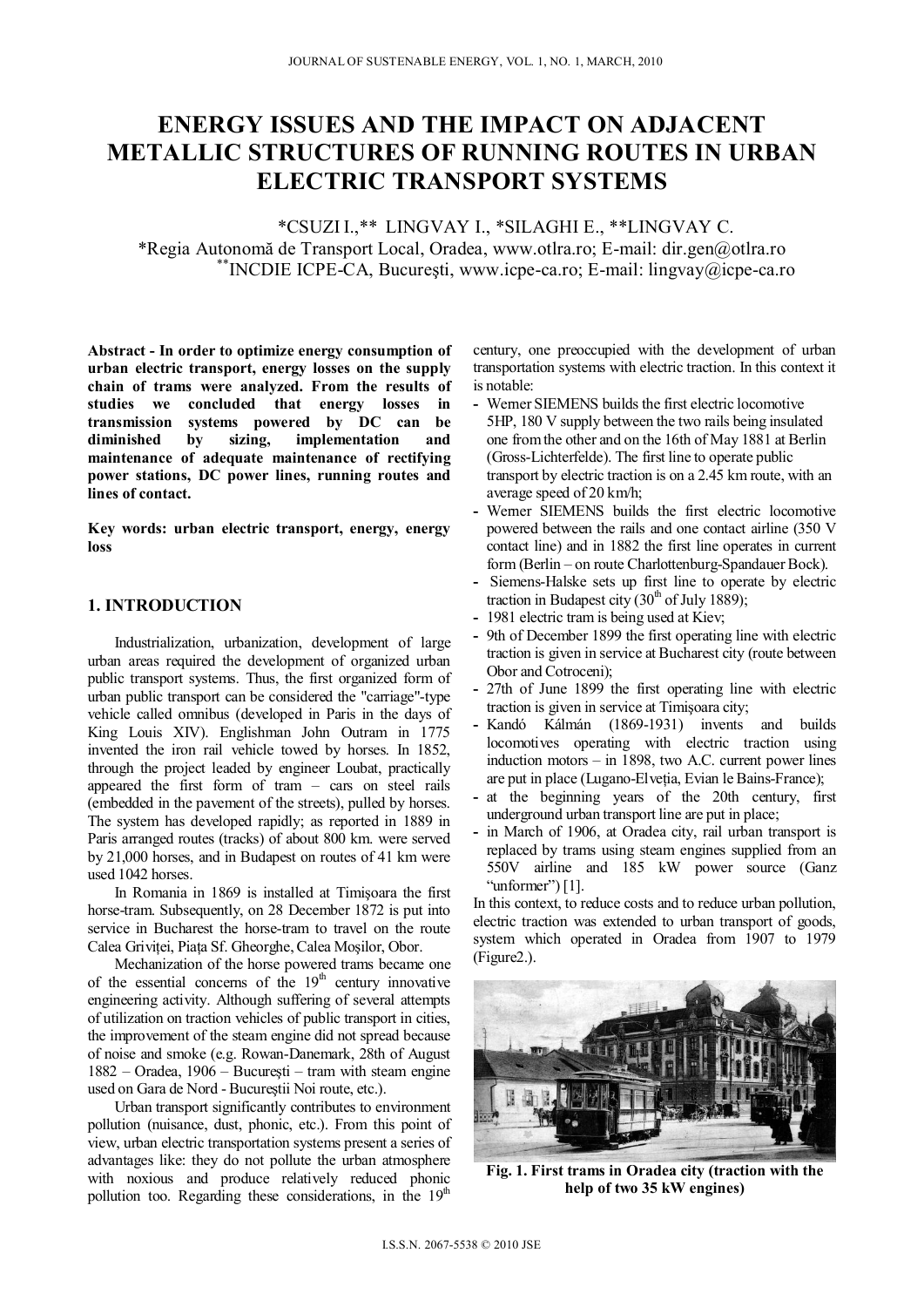

**Fig. 2. Urban transport of goods using electric traction – Oradea '70s** 

The urban electric transport system using electric traction is usually being supplied with D.C. – rails being used as way back for "–" traction current, causing electric interferences (galvanized) between metallic structures of adjacent running routes (tracks). As so, in only 2 years after replacement of horse powered trams with electric power ones, Los Angeles was found to encounter the water supply networks damage, really explained by the D.C. traction generated stray currents of the running routes. Therefore, one century ago, in 1910, a mobile laboratory was built for measurement of stray currents (Figure 3).



**Fig. 3. Mobile laboratory built for determining dispersion of "stray" currents**

The generation of stray currents is determined, mainly, by the ohmic resistance of the running routes (of rails), and the voltage drop of the rail caused by traction current passing through it.

Voltage drops, both on rail and the entire D.C. supply system of the trams – rectifier, contacts, cables, contact lines etc. – diminish the supply voltage on the terminals of the traction engine and hence the energetically efficiency of the system.

Therefore, *the purpose of this work* is to analyze energy losses on the power supply systems elements of the D.C. urban electric transport on rails.

# **2. URBAN ELECTRIC TRANSPORT ON RAILS**

## **2.1. Equivalent scheme of supply system**

In terms of electricity, the main elements of urban electric transport system on rails (tram and metro) can be grouped as follows:

- **-** Supply system (rectifying stations and its related equipment, connection, measuring and protection systems)
- $,$ <sup>+"</sup> power lines (power cables and contact lines)
- ",-" power lines (return cables and running routes)
- **-** Cars with engine drive systems and related utilities (air compressor for braking, lighting, heating, operated doors etc.)

Simplified electrical drawing of electric urban transport system itself is presented in Figure 4.



**Fig. 4. Simplified sketch of the urban electric transport system on rails**

The symbols used in Figure 4. are: 1 - the tread itself; 2 - engine wagon; 3 - power station;  $4 - (-1)$  return cable junction in the tread;  $5 - , +$ " power cable junction to the contact line; 7 - power cable;  $I_{tr}$  - traction current;  $R_{I+}$  insulation resistance of the contact line above the ground;  $R_{DSS}$  - resistance dispersion track / ground;  $R_S$  - runway resistance between 4 and engine wagon position;  $R_C$  resistance of the contact line between 5 and the car engine position;  $R_{C^+}$  -  $\ldots$ <sup>+"</sup> power line resistance;  $R_{C}$  -  $\ldots$ <sup>-"</sup> return cable resistance;  $\Delta U_+$  - voltage drop on  $,$ +" current routes;  $\Delta U_{C+}$  - voltage drop on the "<sup>+</sup>" power cord;  $\Delta U_{LC}$ - voltage drop on the contact line;  $\Delta U$  - voltage drop on ,,-" current routes;  $\Delta U_{\text{CL}}$  - voltage drop on ,,-" return cable;  $\Delta U_s$  - voltage drop on the tread (rails) between 4 and position engine wagon;  $U_A$  - power lines voltage supply;  $U$  - voltage at the terminals of the motor drive traction system .

In terms of the electrical supply neither the urban electric rail transport area (trams) and the underground (subway), does not present essential differences. What differs is the usual way of making  $, +$ " contact line, and hence its fixing insulators.

# **2.2. Energy efficiency - energy losses**

Analyze of scheme in Figure 4. indicates that, for an engine and drive system (command) related data, in terms of energy can be defined:

**-** Energy efficiency of power plant (transformer MV / LV and recovery facility) –  $\eta_A$ , ratio between energy debit on  $,$ +" and  $,$ -" terminals and energy consumed by the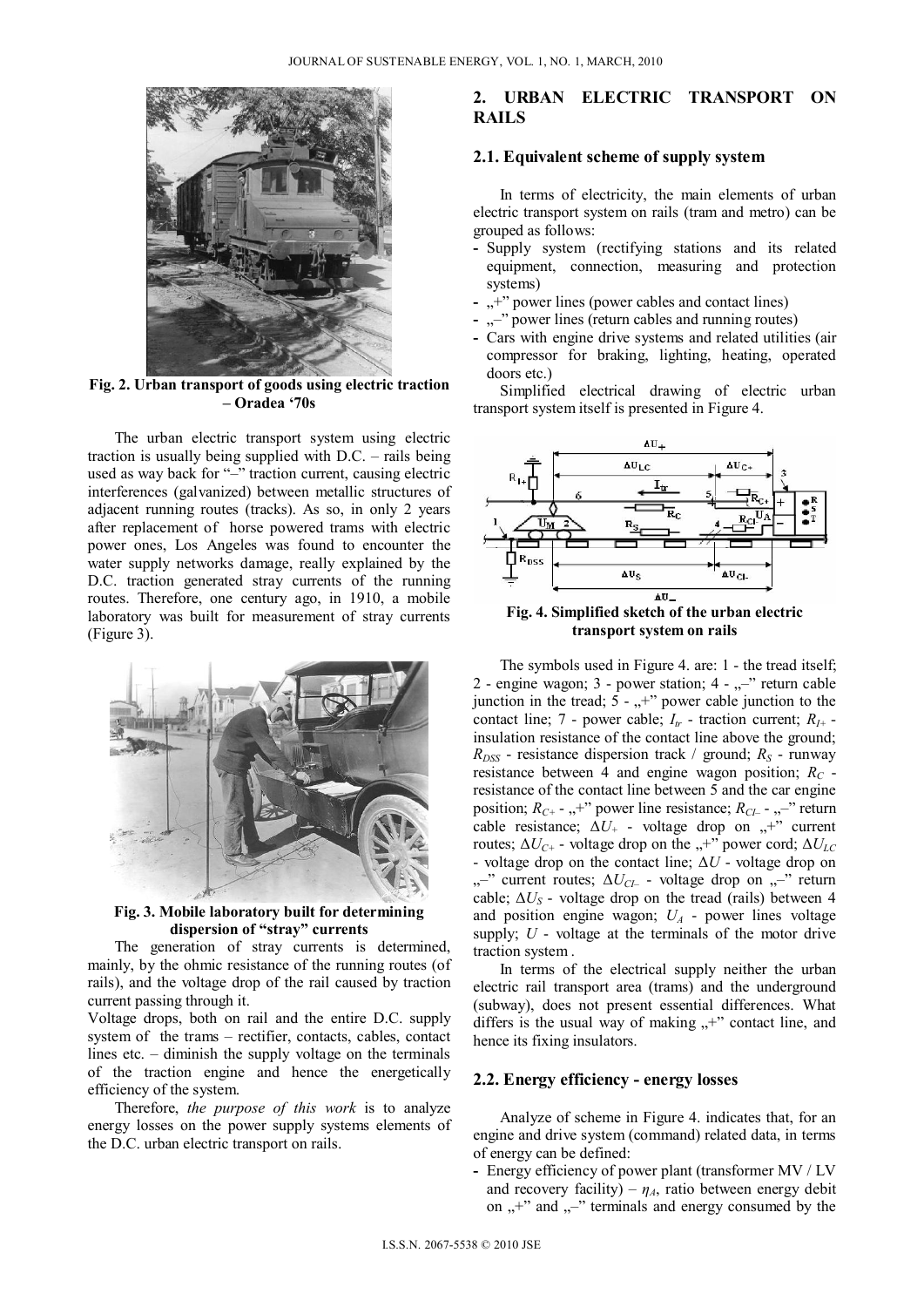input terminals and the downward voltage transformer (MV / LV – 6kV / 0,7kV)

**-** Energy efficiency of supply lines, witch, at a proper load (traction current) is given by:

 $\triangleright$  ohmic voltage falls on  $\cdot$ <sup>+"</sup> power lines ( $\Delta U_+$ ), given by the amount of power failure on:

- $,$ +" power cables ( $\Delta U_{C+}$ );
- contact lines  $(\Delta U_{LC})$ ;
- ohmic contact between pantograph and contact line;
- $\triangleright$  an ohmic voltage fall ( $\Delta U$ ) on  $,$ -" power lines given by the sum of power failure on:
	- $\ldots$ <sup>"</sup> return cables v( $\Delta U_{CI-}$ );
	- the thread (rails)  $(\Delta U_s)$ ;
	- ohmic contact between tram rails and wheels:
- $\triangleright$  current leakage through insulation resistance of the contact line above the ground  $R_{I+}$ ;

Of the above shows that energy losses on  $E_{PLA}$ , power lines in time  $,t$ " are  $(1)$ :

$$
E_{PLA} = (\Delta U_- + \Delta U_+) \cdot \int_0^t I_{tr}(t) \cdot dt \tag{1}
$$

Where the voltage drop on  $\Delta U_{-}$  and  $\Delta U_{+}$  power lines are (2) and (3):

$$
\Delta U_{-} = \left(R_{S} + R_{Cl_{-}}\right) \cdot \int_{0}^{t} I_{tr}\left(t\right) \cdot dt \tag{2}
$$

$$
\Delta U_{+} = \left(R_{C} + R_{C+}\right) \cdot \int_{0}^{t} I_{tr}\left(t\right) \cdot dt \tag{3}
$$

Also that there is an energy loss, in time  $f''$ , on the insulation resistance of the contact line as long as they are under voltage  $U_A$  (even though that power section is being circulated or not), the energy loss is (4):

$$
E_{PLC} = \frac{U_A^2}{R_{I+} + R_{DSS}} \cdot t
$$
 (4)

For a given load (wagon with a related load) the integral traction current is determined by the motorman's driving methods. Under these conditions, at a given supply voltage and  $R_{DSS}$  negligible compared to the value of  $R_{I+}$ , as shown in (1) (2), (3) and (4), virtually the energy losses on feeding lines are determined by  $R_C$ ,  $R_{C+}$ ,  $R_{C1}$ ,  $R_S$  and  $R_{I+}$ , resistances and increase with  $R_C$ ,  $R_{C+}$ ,  $R_{CL}$ ,  $R_S$  increasing and  $R_I$  decreasing. For these reasons, minimize the specific energy consumption of urban rail power transmission lines can be done so:

- reducing the length of the  $,$ +" power sector, which implies a corresponding reduction of *RC*;
- increasing the number of return centers, which implies a corresponding reduction of *RCI–* and *RS*;
- by optimizing geographical arrangement of the recovery stations one can minimize the length of  $,$ +" and  $\ldots$ <sup>-</sup> connection cables and the reduction of  $R_{C+}$  and *RCI–*;

Of course, all these measures, and the increase of current section valleys (of the rails, of the cables and the contact lines) all have economical limits, which implies technical and economical optimization both for projects/new investments and the restoration / refurbishment of present ones.

#### **2.3. Stray currents**

Analyzing Figure 4, there is a voltage fall, between the position of the wagon and the place the  $, -$ " return cable coupling to the runway, due to the  $R<sub>S</sub>$  ohmic resistance of the runway and the total current consumed by the tram (traction current  $+$  auxiliary current consumer, compressor, lighting etc.). Sincerely that in practice the tread is posed on the ground (directly or indirectly through the foundation of reinforced concrete), it will generate  $I<sub>D</sub>$  stray currents through the ground, currents with intensity proportional to the  $\Delta U_s$  and inversely proportional to the sum of dispersion resistance of the runway *R<sub>DSS</sub>*.

Soil is a case II electro conductive medium with a relatively high electrical resistivity, usually between 1 and 100  $\Omega$ •m. In large urban soil, specially including those with urban electric transport, there are posed a number of steel structures like: metal pipes for water related networks, sewer, gas, electric cables for low, medium and high voltage, reinforced concrete structures, foundations of buildings and civil engineering, resistance structure of art works - bridges, viaducts etc. These metallic structures having an electrical conductivity  $10^{7} \div 10^{9}$  times higher than the soils electrical conductivity,  $I_D$  current lines will preferentially flow through these metal structures with all related electrochemical reactions (corrosion), adverse consequences on the integrity and safety in mining [2], accelerated degradation of reinforced concrete structures [3], punching of underground metallic pipes, accelerated aging of underground power cables [4] etc.

There is a polarization of the interfered metal surface on the ground, a cathodic polarization in the position closest to the engine wagon and an anodic polarization in an area closest to the centre, when  $I_D$  current lines pass from soil to metal and metal to ground, situation in which the metal structure interfered dissolve anodically at the back of return centers.

In the case of DC stray currents, in anodically polarized areas, metal is dissolved at a rate proportional to the amount of electricity passing through the steel / concrete interface, and, as in Faraday's law, the m mass of the steel dissolved in time by a disturbing current having an intensity of *I*, is:

$$
m = k Q = \frac{M}{n F} Q = \frac{M}{n F} \int I(t) dt
$$
 (5)

where:  $-k$  - specific metal constant,  $Q$  - quantity of electricity passing through the electrochemical system, *M* - atomic mass of dissolved metal, *n* - metals valence, *F* - Farraday's constant (1*F*=96.500C/ equivalent gram) and expresses the amount of electricity required for the submission of a gram equivalent of any metal. From a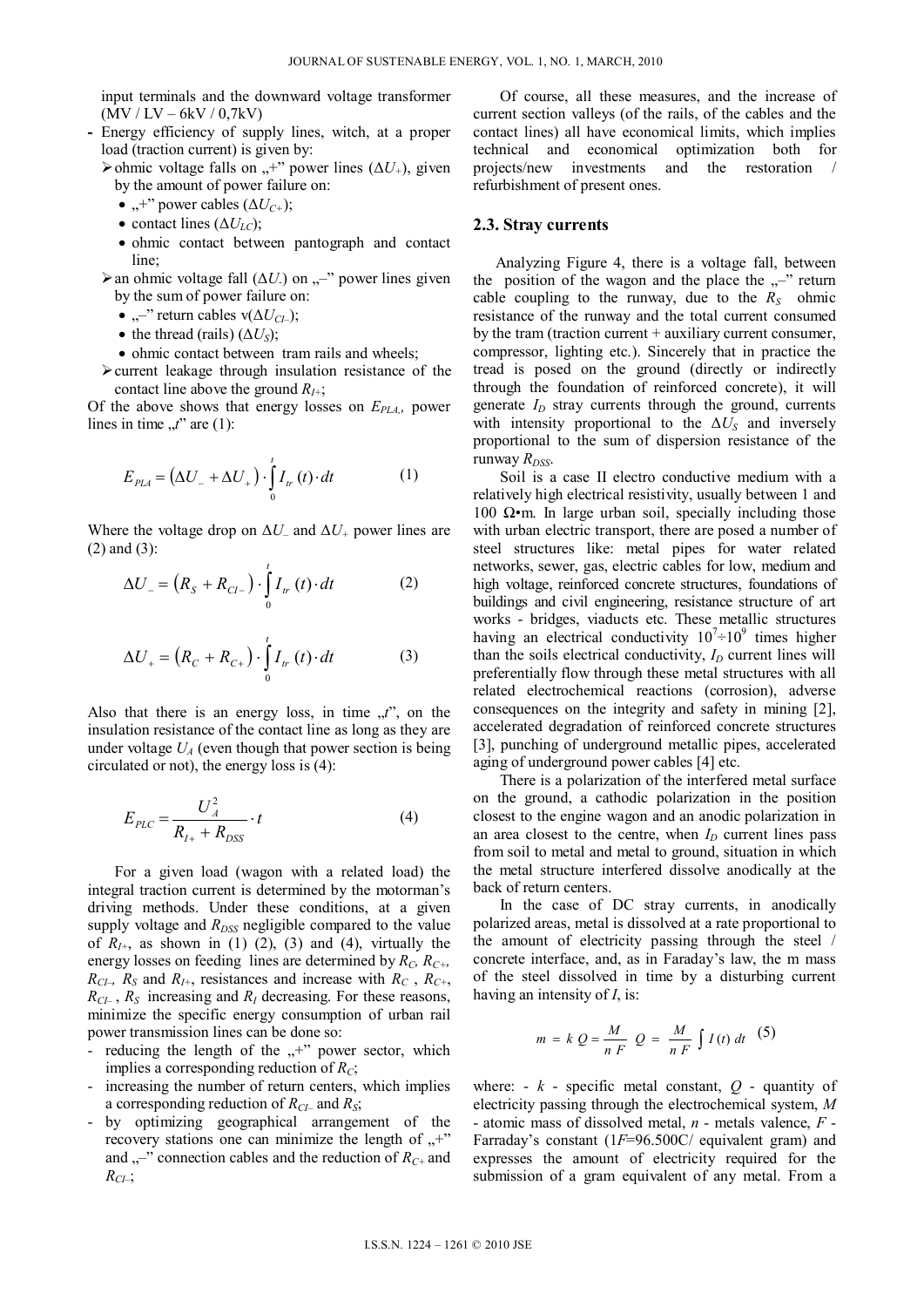theoretical point of view, Farraday's constant is correlated with Avogado's number  $N_A$ , as below:

$$
IF = N_A \cdot e \tag{6}
$$

where:  $N_A$  is the number of ions in grams of one mole (in our case, iron), *e* - electron charge having the value  $e=1,602 \times 10^{-19}$  coulomb.

To highlight the dangerous forms of corrosion, one proposed a calculation exercise: considered dispersion current with the intensity of just 1A, acting on a metal structure of carbon steel for one year, and require the amount of dissolved steel. If in (5), we considered the intensity of current being constant,  $I(t)$  = constant = 1A, we calculate the mass of iron dissolved in one year. We obtain a mass loss of  $\Delta m \approx 9.15$  kg / year, the equivalent of:

- approximately 1161 cm<sup>3</sup> carbon steel which represents almost *14,8m reinforcement bar having de 10mm diameter, or cca 3,7m reinforcement bar having de 20mm diameter,* dissolved in one year; or
- approximately 1100 holes with  $1cm^2$  surface in only one year (average of 3 per day), in a gas pipeline with 10 mm wall thickness; or
- **-** approximately *9,15 kg/year steel metal screen or*  approximately *10,5 kg/year cooper metal screen dissolved on underground power cables* and with their implications on the dielectric rigidity of their insulation.

Considering V being the speed of the anodic dissolution of metal, (including carbon steel associated to metal structures adjacent to running channels of urban electric transport system on rails), with the mass of metal Δ*m* dissolved in time *t*, one can determine the intensity of dispersion current and the intensity of anodic current that polarize the metal surface, the current passing through the electrolyte system as so:

$$
V = \frac{\Delta m}{t} = \frac{M}{z \cdot F} \cdot I \tag{7}
$$

As neither, the dispersion resistances  $R_{DSS}$ , and the currents consumed by motor wagon are not constants, results that in practice the intensity and  $I_D$  current routes are random hence the name dispersion or "stray" currents.

If it is considered that the metal structure disturbed by stray currents generated by the trams in a steel pipe, for analysis one propose the electrical equivalent diagram from Figure 5:

The significance of notations from Figure 5 are: *SR -*  Rectifying station for D.C.,  $R_{C+}$  - resistance of the "+" contact line cable,  $I_{tr}$  - traction current intensity,  $R_C$  electrical resistance of the contact line,  $R_M$  and  $L_M$  resistance and inductance of the traction motor,  $R_{sv}$  - electrical resistance of consumers of various services (lighting, compressor, heating etc.),  $R_S - R_S$ electrical resistance of the rail line,  $R_{DSS}$  - dispersion resistance of rail/ground;  $R_{sol}$  - electrical resistance of the soil between the rail and pipeline,  $R_{Csol}$  - resistance between the metal disturbed structure and the ground, *Rstrmet* - electrical resistance of the disturbed metal structure,  $R_{CL}$  - electrical resistance of the returning  $,$ —" cable, ";  $I_{Dcor}$  – intensity of the dispersion current that cause accelerated corrosion of the metallic structure disturbed by anodic dissolution of the metal,  $I_{trs}$  - traction current flowing through the rail, A - cable connection, B wagon position.



**Fig. 5. The electrical equivalent diagram of D.C. stray currents** 

The sketch showing the stray currents in metal structures adjacent to the running tracks of the trams is shown in Figure 6 (for a metal pipe), and in Figure 7 (for a reinforced concrete structure):



**Fig.6. D.C. stray currents running through an underground metal pipeline** 

where; 1 - tram running route, 2 - tram wagon, 3 - power station (rectifier), 4 - returning  $, -$ " cable connected to the trams running route,  $5 - 1$ , +"cable connected to the contact line,  $6$  - contact line,  $7$ disturbed metallic pipeline,  $I_{tr}$  - traction current,  $R_{I+}$  insulation resistance of the contact line above the ground,  $R_{DSS}$  - dispersion resistance of rail/ground;  $R_S$ - runway resistance between contact line 4 and engine wagon position 2;  $R_C$  - resistance of the contact line between 5 and the car engine position;  $R_{C^+}$  -  $,$ +" power line resistance,  $R_{CL}$  -  $\ldots$ <sup>-</sup>" return cable resistance;  $\Delta U_+$  voltage drop on  $,$ +" current routes;  $\Delta U_{C+}$  - voltage drop on the  $,$ +" power line;  $\Delta U_{LC}$  - voltage drop on the contact line;  $\Delta U$  - voltage drop on current routes;  $\Delta U_s$  - voltage drop on the tread (rails) between 4 and position engine wagon;  $U_A$  - power lines voltage supply,  $U_M$  - voltage at the terminals of the traction engines drive system, *Rsol* - electrical resistance of the soil between the rail and pipeline,  $R_{Csol}$  - resistance between the metal disturbed structure (7) and the ground.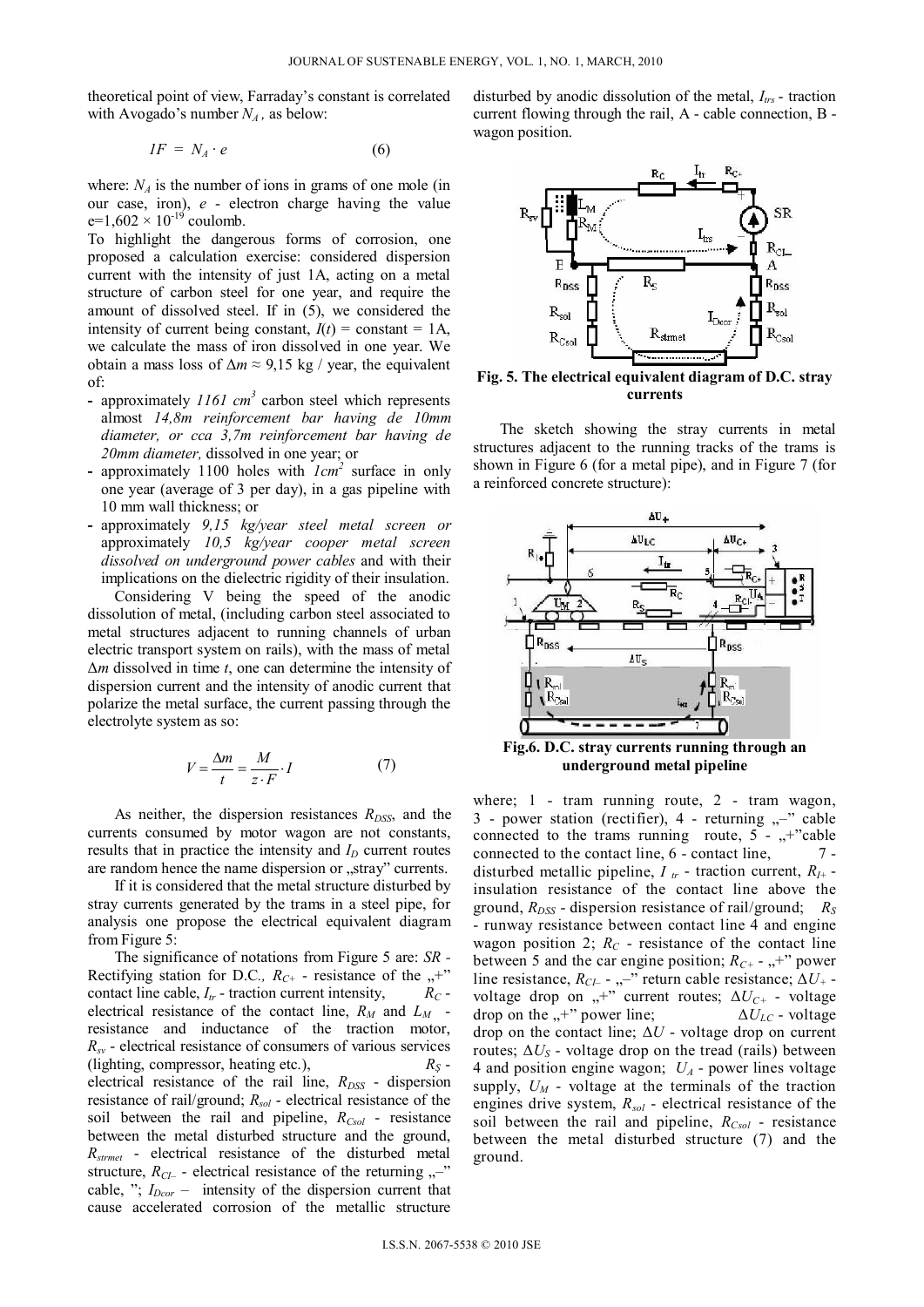

**Fig. 7. Generated D.C. stray currents running through reinforced concrete structures** 

where, 1- tram running route, 2 - tram wagon,  $3$  - power station (rectifier),  $4$  - returning  $\sim$  cable connected to the trams running route, 5 - reinforced concrete foundation, 6 - reinforcement bars, 7 - joints between the reinforcing bars, *i* - traction current,  $R<sub>S</sub>$  - electrical resistance of the rail line,  $\Delta U$  - voltage drop on rails,  $R_{DSS}$  - dispersion resistance of rail/ground,  $R_S$  - resistance of the ground,  $R_B$  - electrical resistance of concrete,  $I_{DI}$  - dispersion current through reinforced concrete structures, A - anodically polarized area (anodic dissolution), C - cathodically polarized area.

The degradation of concrete structures is a complex process, in which the accelerating effect of stray currents is substantial. The stray currents accelerate not only the deterioration of concrete structures but the reinforcement corrosions too. Thus in areas with excessive cathodic polarization oxide constituents of concrete reduce their degree of oxidation, followed by the diminution of their volume, which produces concrete cracking. Anodic dissolution occurs in certain areas of concrete structure what reduce the growth of porosity and a sharp decrease of resistivity of concrete. Also, in anodic areas concrete reinforcement is being dissolved.

For large urban areas operating in metro and trams, metallic and reinforced concrete structures interferences adjacent to running channels, are more complex. The simplified sketch of the movement and the formation of stray currents illustrating complex interferences are presented in Figure 8:



**Fig. 8. Simplified sketch of C.C. disturbances, characteristic for large urban areas.**

where:  $1$  - tram running route;  $2$  - tram position; tram power supply source;  $4$  - returning  $\rightarrow$  - returning connected to the trams running route; 5 - metro running route, 6 - metro wagon; 7 - metro wagon power supply source;  $8$  - returning  $,$ -"cable connected to the metros running route; 9 - metro tunnels metallic structure; 10 -  $,$ +" contact lines;  $R_{s-t}$  - dispersion resistance between tram running route and ground;  $R_t$  - the equivalent resistance of the ground; *Rt-cs* - dispersion resistance between the adjacent disturbed metallic structure (underground pipeline) and ground; *Ra-t* – dispersion resistance between the metallic structure of the tunnel and ground; *Rs-a* - dispersion resistance between the metro running route and the metallic structure of the tunnel;  $R_{vs}$  - line resistance of the tram running route;  $R_{ms}$ - line resistance of the metro running route; *RA* - line resistance of the metal structures associated with the resistance of the metro tunnels and galleries reinforced concrete structure; *Isv* - current passing through tram running route;  $I_{vv}$  - tram traction current;  $I_{kv-cs}$  - dispersion current produced by trams between interfered metallic structures; *ΔUv* - voltage drop on tram running route; Δ*Um*  - voltage drop on a single metro running route; *Ism* current passing through metro running route; *Ivm* - metro traction current (contains wagon consumers current, compressors, lighting, etc.); *Ikm-cs* - stray current produced by metro through the interfered metallic structures; *Ikm-a* stray current produced by metro through the metro tunnels metallic structure; R, S, T - rectifiers three-phased power supply;  $A_v$  - stray currents polarize and dissolve anodically the trams running route;  $B<sub>v</sub>$  - tram produced stray currents pass through disturbed metallic structure and polarize them cathodically;  $C_v$  - tram produced stray currents exit disturbed metallic structure and polarize them anodically;  $B_{va}$  - tram produced stray currents enter the metallic structures of the metro tunnel;  $C_{va}$  - tram produced stray currents exiting the metallic structures of the metro tunnel and polarize them anodically;  $A_m$  - metro produced stray currents exit the running route and anodically dissolve not only the track shoe but the metal elements used for mounting the rail on sleepers;  $B_m$  metro produced stray current enter the tunnels reinforcement;  $C_m$  - metro produced stray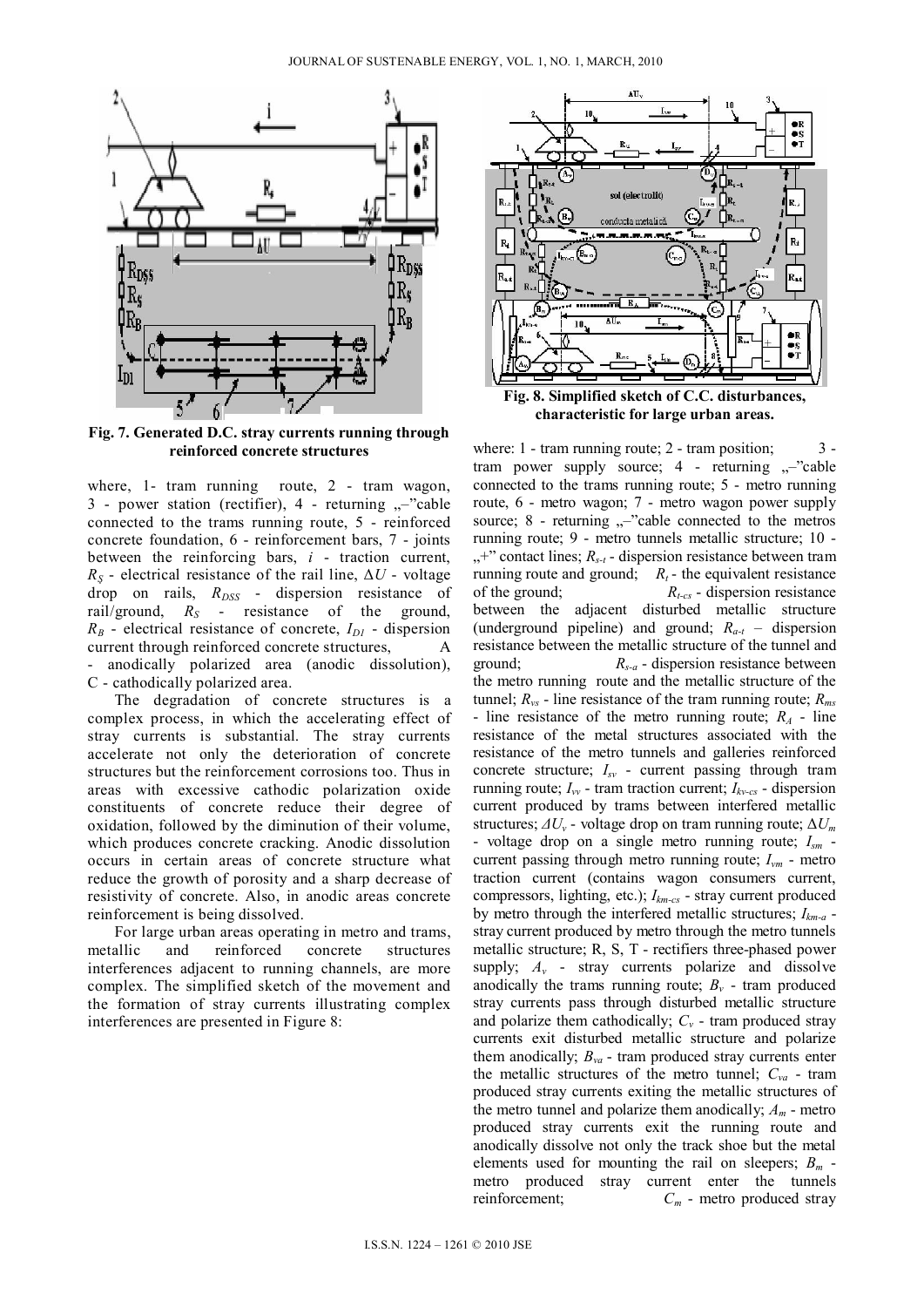current exit the tunnels reinforcement;  $D_m$  - stray currents return to the running route;  $B_{mcs}$  - metro produced stray currents enter the tunnels adjacent disturbed metallic structure, polarizing cathodically the pipeline: structure, polarizing cathodically the *Cmcs* - metro produced dispersion current exit the tunnels adjacent disturbed metallic structure and anodically disturb the electrochemical equilibrium steel pipe / soil.

From the analysis of Figure 8, results highly complex interactions such as metro running rout systems/ metro tunnel associated metal structures/ underground metallic structures/ tram running routs. So, the stray currents generated by the metro running rout -  $A_m$  - polarize anodically and galvanically disolve metal elements for mounting the rail in places where insulation track / foundation is weak (Figure 9).



**Fig. 9. Deterioration of the running routes rail fixings caused by stray currents**

Current lines are closed by steel reinforcement of the tunnel and on the right side of the return center  $-C<sub>m</sub>$  - and anodically polarize the reinforcement. Also nearby *Am,*  ,*Ikm-cs* exit the tunnels reinforcement, pass through the adjacent metallic structure of the tunnel, and from there exits nearby the return center and anodically dissolves it s metal - *Cmcs.* . Similarly, tram produced stray currents pass through metallic underground pipeline *Ikv-cs*, and through metro tunnels reinforcement producing their anodic dissolution.

Representative images of the destructions caused by stray currents of underground reinforced concrete structures are shown in Figure 10.



**Fig. 10. Deterioration of concrete structure for the underground tunnel caused by stray currents and groundwater:** a) leaching calcium; b) micromicete colonies; c) irons armor dissolution

Representative images showing of underground metal pipes perforation is shown in Figure 11. Figure 12 illustrates damage to underground cables caused by stray currents.



**Fig. 11. Deterioration of underground metallic pipelines caused by stray currents** 



**Fig. 12. Deterioration of underground power cables caused by stray currents** 

From the analysis of Figures 6, 7 and 8, we see that in case of large urban agglomerations using D.C. electrical traction systems, tram and metro produced stray currents act on the adjacent metallic structures of their running routs. In this case, in lack of appropriate technical measures such as fighting the destructive effect of D.C. stray currents or diminish the intensity of stray currents, the risk of destruction of metal structures by stray current is particularly significant. One can also tell that the stray currents value is determined by the rails resistance, by the rails running routs, but also by the dispersion resistance between rail and group and the dispersion resistance between the disturbed metallic structure and ground. Under these circumstances, solutions to reduce the destruction by D.C. currents, coming from the running routes of vehicles driven in D.C. are:

- **-** ensure minimum line resistance of the running route, which could be achieved by increasing the rail section to an optimal value, ensures the ohmic continuity of the running route (remedy cracks and breaks in rails, permanent control of the rail switches and other technological disruptions of the rails);
- **-** the correct sizing, execution and maintenance of centers and return cable;
- **-** ensure a proper electric insulation between the rails, sleepers and ground.